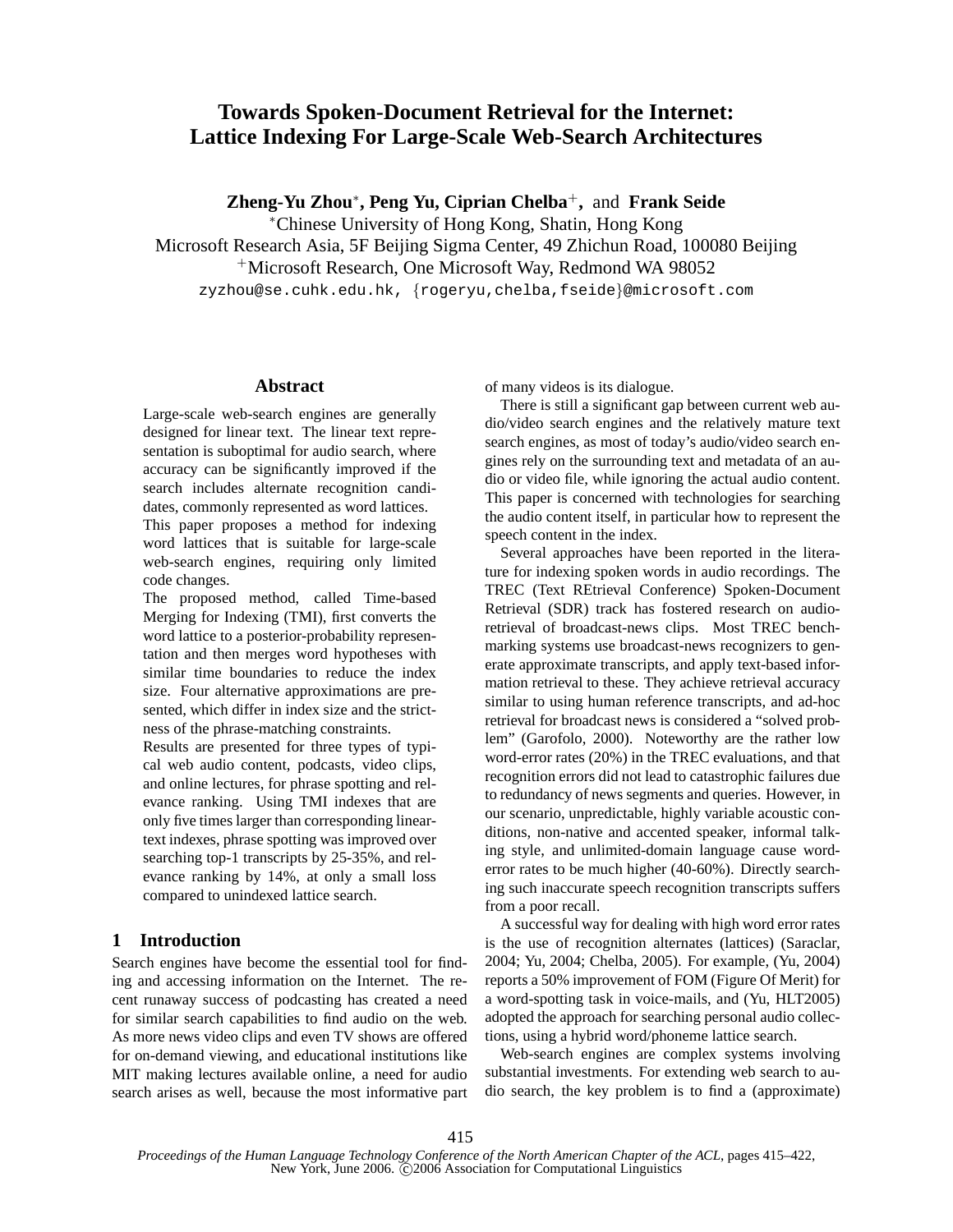representation of lattices that can be implemented in a state-of-the-art web-search engine with as little changes as possible to code and index store and without affecting its general architecture and operating characteristics.

Prior work includes (Saraclar, 2004), which proposed a direct inversion of raw lattices from the speech recognizer. No information is lost, and accuracy is the same as for directly searching the lattice. However, raw lattices contain a large number of similar entries for the same spoken word, conditioned on language-model (LM) state and phonetic cross-word context, leading to inefficient usage of storage space.

(Chelba, 2005) proposed a posterior-probability based approximate representation in which word hypotheses are merged w.r.t. word position, which is treated as a hidden variable. It easily integrates with text search engines, as the resulting index resembles a normal text index in most aspects. However, it trades redundancy w.r.t. LM state and context for uncertainty w.r.t. word position, and only achieves a small reduction of index entries. Also, time information for individual hypotheses is lost, which we consider important for navigation and previewing.

(Mangu, 2000) presented a method to align a speech lattice with its top-1 transcription, creating so-called "confusion networks" or "sausages." Sausages are a parsimonious approximation of lattices, but due to the presence of null links, they do not lend themselves naturally for matching phrases. Nevertheless, the method was a key inspiration for the present paper.

This paper is organized as follows. The next section states the requirements for our indexing method and describes the overall system architecture. Section 3 introduces our method, and Section 4 the results. Section 5 briefly describes a real prototype built using the approach.

## **2 Indexing Speech Lattices, Internet Scale**

Substantial investments are necessary to create and operate a web search engine, in software development and optimization, infrastructure, as well as operation and maintainance processes. This poses constraints on what can practically be done when integrating speech-indexing capabilities to such an engine.

#### **2.1 Requirements**

We have identified the following special requirements for speech indexing:

- realize best possible accuracy speech alternates must be indexed, with scores;
- provide time information for individual hits to facilitate easy audio preview and navigation in the UI;
- encode necessary information for phrase matching phrase matching is a basic function of a search engine and an important feature for document ranking.

This is non-trivial because boundaries of recognition alternates are generally not aligned.

None of these capabilities are provided by text search engines. To add these capabilities to an existing web engine, we are facing practical constraints. First, the structure of the index store cannot be changed fundamentally. But we can reinterpret existing fields. We also assume that the index attaches a few auxiliary bits to each word hit. E.g., this is done in (early) Google (Brin, 1998) and MSN Search. These can be used for additional data that needs to be stored.

Secondly, computation and disk access should remain of similar order of magnitude as for text search. Extra CPU cycles for phrase-matching loops are possible as long as disk access remains the dominating factor. The index size cannot be excessively larger than for indexing text. This precludes direct inversion of lattices (and unfortunately also the use of phonetic lattices).

Last, while local code changes are possible, the overall architecture and dataflow cannot be changed. E.g., this forbids the use of a two-stage method as in (Yu, HLT2005).

## **2.2 Approach**

We take a three-step approach. First, following (Chelba, 2005), we use a posterior-probability representation, as posteriors are resilient to approximations and can be quantized with only a few bits. Second, we reduce the inherent redundancy of speech lattices by merging word hypotheses with same word identity and similar time boundaries, hence the name "Time-based Merging for Indexing" (TMI). Third, the resulting hypothesis set is represented in the index by reinterpreting existing data fields and repurposing auxiliary bits.

## **2.3 System Architecture**

Fig. 1 shows the overall architecture of a search engine for audio/video search. At indexing time, a media decoder first extracts the raw audio data from different formats of audio found on the Internet. A music detector prevents music from being indexed. The speech is then fed into a large-vocabulary continuous-speech recognizer (LVCSR), which outputs word lattices. The lattice indexer converts the lattices into the TMI representation, which is then merged into the inverted index. Available textual metadata is also indexed.

At search time, all query terms are looked up in the index. For each document containing all query terms (determined by intersection), individual hit lists of each query term are retrieved and fed into a phrase matcher to identify full and partial phrase hits. Using this information, the ranker computes relevance scores. To achieve acceptable response times, a full-scale web engine would split this process up for parallel execution on multiple servers. Finally the result presentation module will create snippets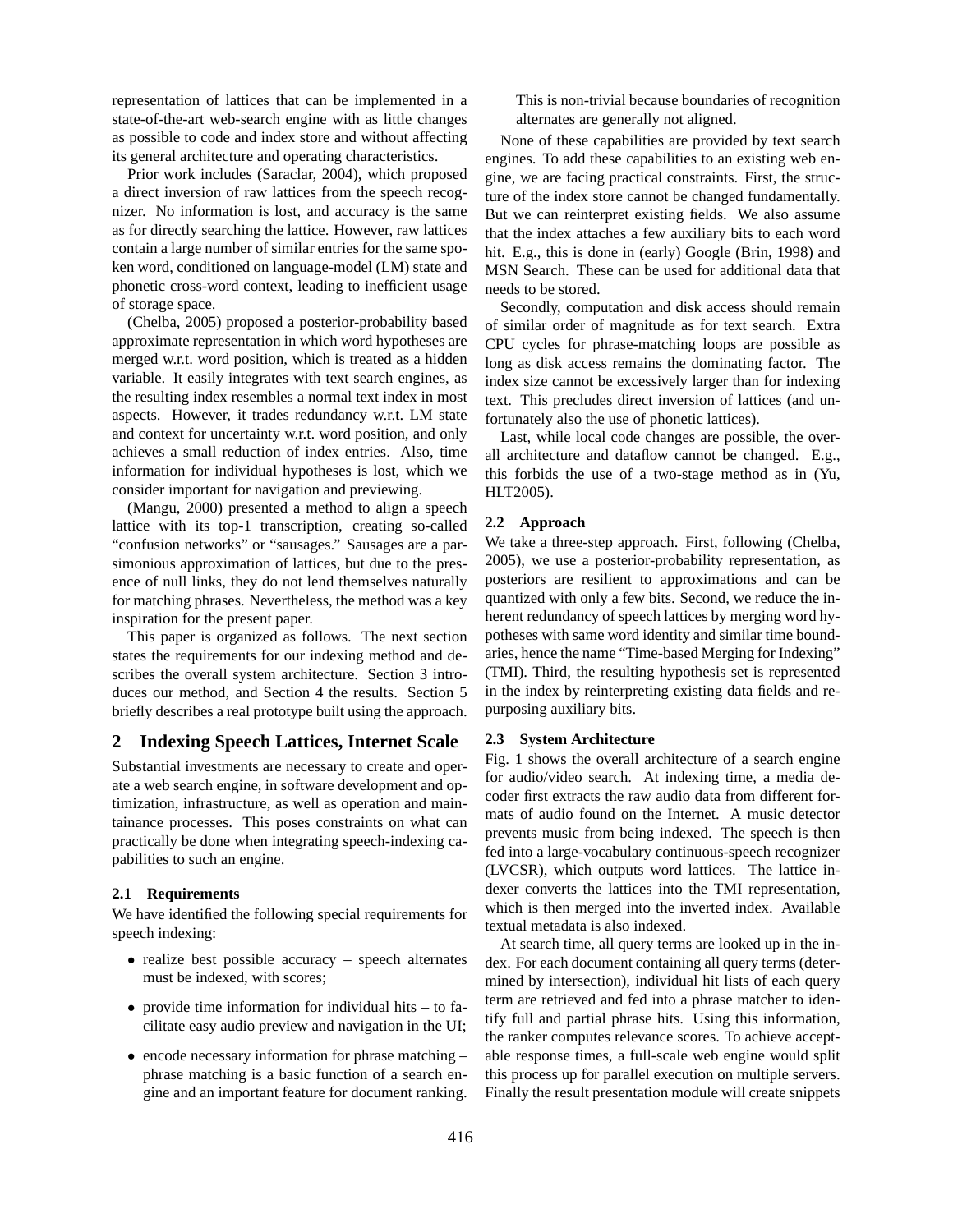

Figure 1: System Architecture.

for the returned documents and compose the result page. In audio search, snippets would contain time information for individual word hits to allow easy navigation and preview.

## **3 Time-based Merging for Indexing**

Our previous work (Yu, IEEE2005) has shown that in a word spotting task, ranking by phrase posteriors is in theory optimal if (1) a search hit is considered relevant if the query phrase was indeed said there, and (2) the user expects a ranked list of results such that the accumulative relevance of the top- $n$  entries of the list, averaged over a range of  $n$ , is maximized. In the following, we will first recapitulate the lattice notation and how phrase posteriors are calculated from the lattice. We then introduce time-based merging, which leads to an approximate representation of the original lattice. We will describe two strategies of merging, one by directly clustering word hypotheses (arc-based merging) and one by grouping lattice nodes (node-based merging).

#### **3.1 Posterior Lattice Representation**

A lattice  $\mathcal{L} = (\mathcal{N}, \mathcal{A}, n_{\text{start}}, n_{\text{end}})$  is a directed acyclic graph (DAG) with  $\mathcal N$  being the set of nodes,  $\mathcal A$  is the set of arcs, and  $n_{\text{start}}$ ,  $n_{\text{end}} \in \mathcal{N}$  being the unique initial and unique final node, respectively. Nodes represent times and possibly context conditions, while arcs represent word or phoneme hypotheses.<sup>1</sup>

Each node  $n \in \mathcal{N}$  has an associated time  $t[n]$  and possibly an acoustic or language-model context condition. Arcs are 4-tuples  $a = (S[a], E[a], I[a], w[a])$ .  $S[a]$ ,  $E[a] \in \mathcal{N}$  denote the start and end node of the arc.  $I[a]$ is the word identity. Last,  $w[a]$  shall be a weight assigned to the arc by the recognizer. Specifically,  $w[a] =$  $p_{\rm ac}(a)^{1/\lambda} \cdot P_{\rm LM}(a)$  with acoustic likelihood  $p_{\rm ac}(a)$ , LM probability  $P_{\text{LM}}$ , and LM weight  $\lambda$ .

In addition, we define *paths*  $\pi = (a_1, \dots, a_K)$  as *sequences* of connected arcs. We use the symbols S,  $E, I$ , and  $w$  for paths as well to represent the respective properties for entire paths, i.e. the path start node  $S[\pi] = S[a_1]$ , path end node  $E[\pi] = E[a_K]$ , path label sequence  $I[\pi] = (I[a_1], \cdots, I[a_K])$ , and total path<br>weight  $w[\pi] = \prod_{k=1}^K w[a_k]$ .

Based on this, we define *arc posteriors* Parc[a] and *node posteriors*  $P_{\text{node}}[n]$  as

$$
P_{\rm arc}[a] = \frac{\alpha_{S[a]} \cdot w[a] \cdot \beta_{E[a]}}{\alpha_{n_{\rm end}}} \; ; \; P_{\rm node}[n] = \frac{\alpha_n \cdot \beta_n}{\alpha_{n_{\rm end}}},
$$

with *forward-backward probabilities*  $\alpha_n$ ,  $\beta_n$  defined as:

$$
\alpha_n = \sum_{\pi: S[\pi] = n_{\text{start}} \wedge E[\pi] = n} w[\pi] \quad ; \quad \beta_n = \sum_{\pi: S[\pi] = n \wedge E[\pi] = n_{\text{end}} w[\pi]
$$

 $\alpha_n$  and  $\beta_n$  can be conveniently computed using the wellknown forward-backward recursion, e.g. (Wessel, 2000).

With this, an alternative equivalent representation is possible by using word posteriors as arc weights. The *posterior lattice* representation stores four fields with each edge:  $S[a]$ ,  $E[a]$ ,  $I[a]$ , and  $P_{\text{arc}}[a]$ , and two fields with each node:  $t[n]$ , and  $P_{\text{node}}[a]$ .

With the posterior lattice representation, the phrase posterior of query string Q is computed as

$$
P(*, t_s, Q, t_e, * | O)
$$
\n
$$
= \sum_{\substack{\pi = (a_1, \dots, a_K): \\ t[S[\pi]] = t_s \wedge t[E[\pi]] = t_e \wedge I[\pi] = Q}} \frac{P_{\text{arc}}[a_1] \cdots P_{\text{arc}}[a_K]}{P_{\text{node}}[S[a_2]] \cdots P_{\text{node}}[S[a_K]]}.
$$
 (1)

This posterior representation is lossless. Its advantage is that posteriors are much more resiliant to approximations than acoustic likelihoods. This paves the way for lossy approximations aiming at reducing lattice size.

#### **3.2 Time-based Merging for Indexing**

First, (Yu, HLT2005) has shown that node posteriors can be replaced by a constant, with no negative effect on

<sup>&</sup>lt;sup>1</sup>Alternative definitions of lattices are possible, e.g. nodes representing words and arcs representing word transitions.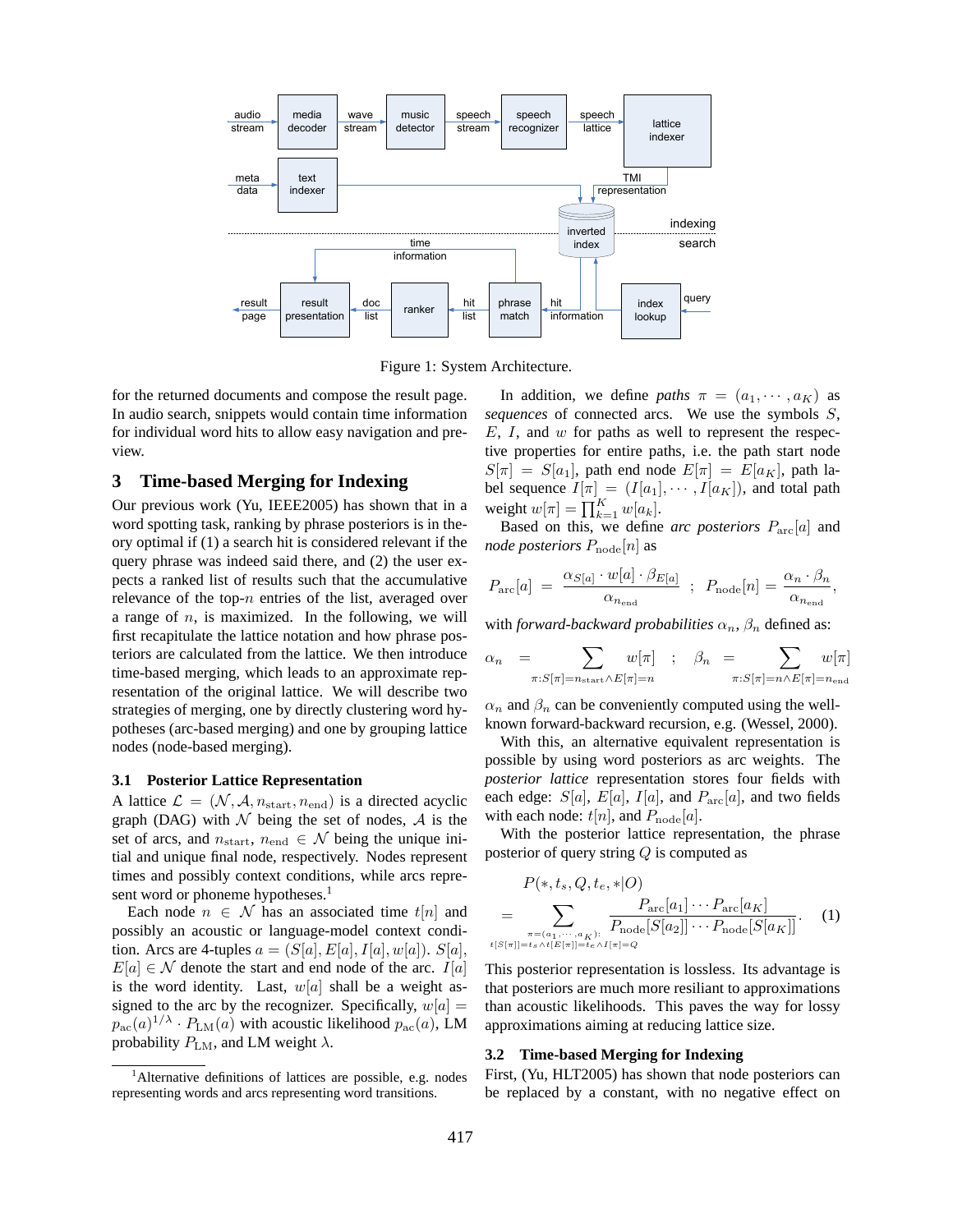search accuracy. This approximation simplifies the denominator in Eq. 1 to  $p_{\text{node}}^{K-1}$ .

We now merge all nodes associated with the same time points. As a result, the connection condition for two arcs depends only on the boundary time point. This operation gave the name Time-based Merging for Indexing.

TMI stores arcs with start and end time, while discarding the original node information that encoded dependency on LM state and phonetic context. This form is used, e.g., by (Wessel, 2000). Lattices are viewed as sets of *items*  $h = (ts[h], dur[h], I[h], P[h])$ , with  $ts[h]$ being the start time,  $dur[h]$  the time duration,  $I[h]$  the word identity, and  $P[h]$  the posterior probability. Arcs with same word identity and time boundaries but different start/end nodes are merged together, their posteriors being summed up.

These item sets can be organized in an inverted index, similar to a text index, for efficient search. A text search engine stores at least two fields with each word hit: word position and document identity. For TMI, two more fields need to be stored: duration and posterior. Start times can be stored by repurposing the word-position information. Posterior and duration go into auxiliary bits. If the index has the ability to store side information for documents, bits can be saved in the main index by recording all time points in a look-up table, and storing start times and durations as table indices instead of absolute times. This works because the actual time values are only needed for result presentation. Note that the TMI index is really an extension of a linear-text index, and the same code base can easily accomodate indexing both speech content and textual metadata.

With this, multi-word phrase matches are defined as a sequence of items  $h_1...h_K$  matching the query string  $(Q = (I[h_1], \cdots, I[h_K]))$  with matching boundaries  $(ts[h_i] + dur[h_i] = ts[h_{i+1}])$ . The phrase posterior is calculated (using the approximate denominator) as

$$
P(*, t_s, Q, t_e, *|O) \approx \sum \frac{P[h_1] \cdots P[h_K]}{p_{\text{node}}^{K-1}}, \quad (2)
$$

summing over all item sequences with  $t_s = t s[h_1]$  and  $t_e = t s[h_K] + dur[h_K].$ 

Regular text search engines can not directly support this, but the code modification and additional CPU cost is small. The major factor is disk access, which is still linear with the index size.

We call this index representation "TMI-base." It provides a substantial reduction of number of index entries compared to the original lattices. However, it is obviously an approximative representation. In particular, there are now conditions under which two word hypotheses can be matched as part of a phrase that were not connected in the original lattice. This approximation seems sensible, though, as the words involved are still required to have

|  |  | Table 1: Test corpus summary. |
|--|--|-------------------------------|
|--|--|-------------------------------|

| test set | dura-            | $#seg-$ | #keywords     | WER               |  |  |
|----------|------------------|---------|---------------|-------------------|--|--|
|          | tion             | ments   | (#multi-word) | $\lceil\% \rceil$ |  |  |
| podcasts | 1.5h             | 367     | 3223 (1709)   | 45.8              |  |  |
| videos   | 1.3 <sub>h</sub> | 341     | 2611 (1308)   | 50.8              |  |  |
| lectures | 169.6h           | 66102   | 96(74)        | 54.8              |  |  |

precisely matching word boundaries. In fact it has been shown that this representation can be used for direct worderror minimization during decoding (Wessel, 2000).

For further reduction of the index size, we are now relaxing the merging condition. The next two sections will introduce two alternate ways of merging.

#### **3.3 Arc-Based Merging**

A straightforward way is to allow tolerance of time boundaries. Practically, this is done by the following bottom-up clustering procedure:

- collect arcs with same word identity;
- find the arc  $a^*$  with the best posterior, set the resulting item time boundary same as  $a^*$ ;
- merge all overlapping arcs a satisfying  $t[S[a^*]]$   $\triangle_1 \leq t[S[a]] \leq t[S[a^*]] + \triangle_1$  and  $t[E[a^*]] - \triangle_1 \leq$  $t[E[a]] \leq t[E[a^*]] + \triangle_1;$
- repeat with remaining arcs.

We call this method "TMI-arc" to denote its origin from direct clustering of arcs.

Note that the resulting structure can generally not be directly represented as a lattice anymore, as formally connected hypotheses now may have slightly mismatching time boundaries. To compensate for this, the item connection condition in phrase matching needs to be relaxed as well:  $ts[h_{i+1}] - \Delta_1 \le ts[h_i] + dur[h_i] \le ts[h_{i+1}] + \Delta_1.$ 

The storage cost for each TMI-arc item is same as for TMI-base, while the *number* of items will be reduced.

#### **3.4 Node-Based Merging**

An alternative way is to group ranges of time points, and then merge hypotheses whose time boundaries got grouped together.

The simplest possibility is to quantize time points into fixed intervals, such as 250 ms. Hypotheses are merged if their quantized time boundaries are identical. This method we call "TMI-timequant."

Besides reducing index size by allowing more item merging, TMI-timequant has another important property: since start times and duration are heavily quantized, the number of bits used for storing the information with the items in the index can be significantly reduced.

The disadvantage of this method is that loops are frequently being generated this way (quantized duration of 0), providing sub-optimal phrase matching constraints.

To alleviate for this problem, we modify the merging by forbidding loops to be created: Two time points can be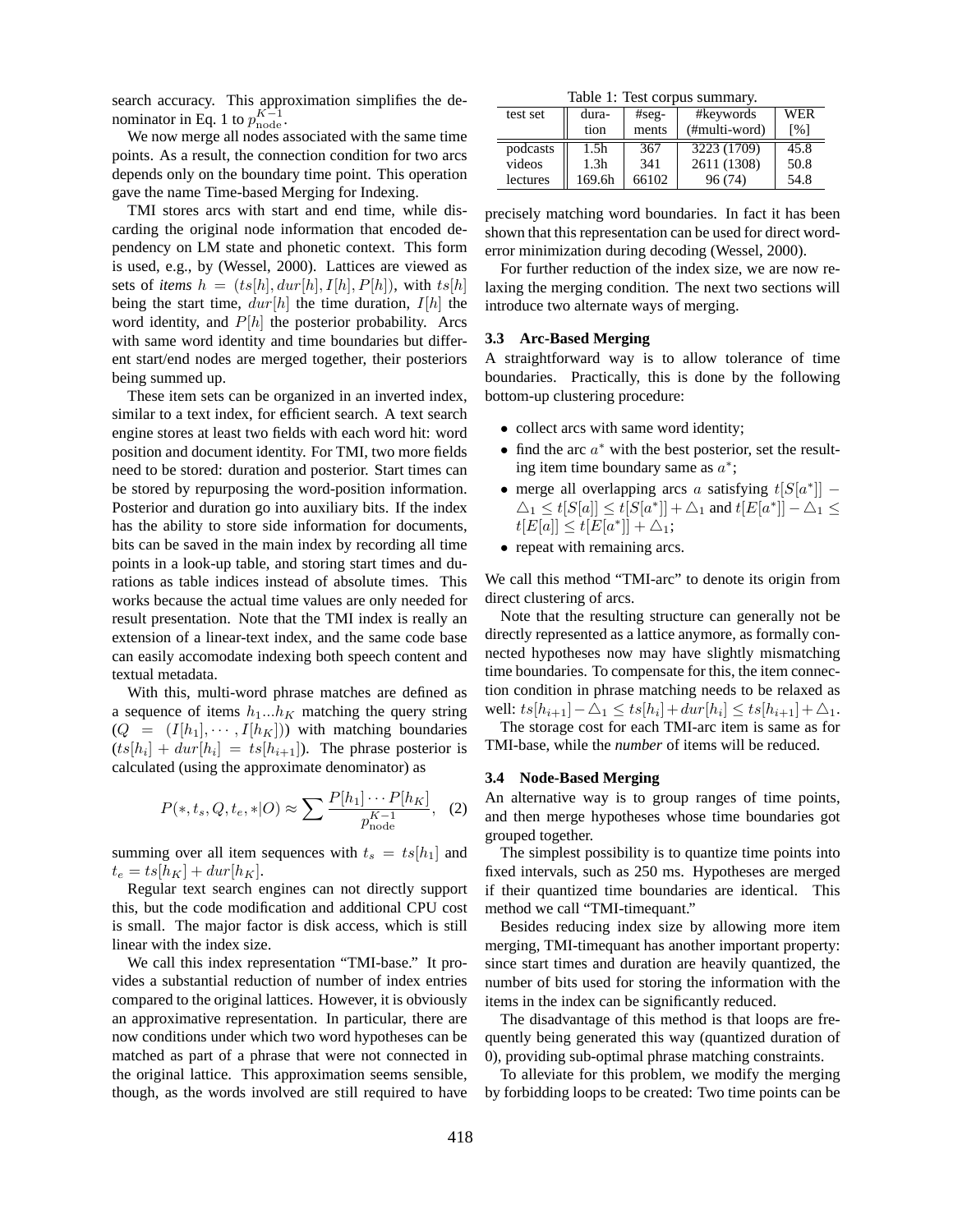Table 2: Lattice search accuracy on different dataset.

| setup                     | best path |       |       | raw lattice |       |       |  |
|---------------------------|-----------|-------|-------|-------------|-------|-------|--|
| keywords                  | all       | sing. | mult. | all         | sing. | mult. |  |
| Phrase spotting, FOM[%]   |           |       |       |             |       |       |  |
| podcasts                  | 55.0      | 59.9  | 50.1  | 69.5        | 74.7  | 64.2  |  |
| videos                    | 47.0      | 50.6  | 43.0  | 64.4        | 67.4  | 61.1  |  |
| lectures                  | 65.5      | 69.5  | 47.1  | 77.0        | 80.8  | 58.8  |  |
| Relevance ranking, mAP[%] |           |       |       |             |       |       |  |
| lectures                  | 52.6      | 52.7  | 52.6  | 6           | 66.4  | 602   |  |

grouped together if (1) their difference is below a threshold (like 250 ms); and (2) if there is no word hypothesis starting and ending in the same group. As a refinement, the second point is relaxed by a pruning threshold in that hypotheses with posteriors below the threshold will not block nodes merging.

Amongst the manifold of groupings that satisfy these two conditions, the one leading to the smallest number of groups is considered the optimal solution. It can be found using dynamic programming:

- line up all existing time boundaries in ascending order,  $t_i < t_{i+1}, i = 1, \cdots, N;$
- for each time point  $t_i$ , find out the furthest time point that it can be grouped with given the constraints, denoting its index as  $T[t_i]$ ;
- set group count  $C[t_0] = 1$ ;  $C[t_i] = \infty$ ,  $i > 0$ ;
- set backpointer  $B[t_0] = -1; B[t_i] = t_i, i > 0;$
- for  $i = 1, \cdots, N$ :

- for 
$$
j = i+1, \dots, T[t_i]
$$
: if  $C[t_{j+1}] > C[t_i]+1$ :  
\n\*  $C[t_{j+1}] = C[t_i] + 1$ ;  
\n\*  $B[t_{j+1}] = t_i$ ;

- trace back and merge nodes:
	- set  $k = N$ , repeat until  $k = −1$ :
		- ∗ group time points from  $B[t_k]$  to  $t_{k-1}$ ;  $\ast \, k = B[t_k].$

This method can be applied to the TMI-base representation, or alternatively directly to the posterior lattice. In this case, the above algorithm needs to be adapted to operate on nodes rather than time points. The above method is called "TMI-node."

If, as mentioned before, times and durations are stored as indexes into a look-up table, TMI-node is highly space efficient. In most cases, the index difference between end and start point is 1, and in practical terms, the index difference can be capped by a small number below 10.

## **4 Results**

#### **4.1 Setup**

We have evaluated our system on three different corpora, in an attempt to represent popular types of audio currently found on the Internet:

• podcasts: short clips ranging from mainstream media like ABC and CNN to non-professionally produced edge content;

- video clips, acquired from MSN Video;
- online lectures: a subset of the MIT iCampus lecture collection (Glass, 2004).

In relation to our goal of web-scale indexing, the podcast and video sets are miniscule in size (about 1.5 hours each). Nevertheless they are suitable for investigating the effectiveness of the TMI method w.r.t. phrase spotting accuracy. Experiments on relevance ranking were conducted only on the much larger lecture set (170 hours).

For the iCampus lecture corpus, the same set of queries was used as in (Chelba, 2005), which was collected from a group of users. Example keywords are *computer science* and *context free grammar*. On the other two sets, an automatic procedure described in (Seide, 2004) was used to select keywords. Example keywords are *playoffs*, *beach Florida*, and *American Express financial services.*

A standard speaker-independent trigram LVCSR system was used to generate raw speech lattices. For video and podcasts, models were trained on a combination of telephone conversations (Switchboard), broadcast news, and meetings, downsampled to 8 kHz, to accomodate for a wide range of audio types and speaking styles. For lectures, an older setup was used, based on a dictation engine without adaptation to the lecture task. Due to the larger corpus size, lattices for lectures were pruned much more sharply. Word error rates (WER) and corpus setups are listed in Table 1. It should be noted that the word-error rates vary greatly within the podcast and video corpora, ranging from 30% (clean broadcast news) to over 80% (accented reverberated speech with a cheering crowd).

Each indexing method is evaluated by a phrase spotting task and a document retrieval task.

## **4.1.1 Phrase Spotting**

We use the "Figure Of Merit" (FOM) metric defined by NIST for word-spotting evaluations. In its original form, FOM is the detection/false-alarm curve averaged over the range of [0..10] false alarms per hour per keyword. We generalized this metric to spotting of phrases, which can be multi-word or single-word. A multi-word phrase is matched if all of its words match in order.

Since automatic word alignment can be troublesome for long audio files in the presence of errors in the reference transcript, we reduced the time resolution of the FOM metric and used the sentence as the basic time unit. A phrase hit is considered correct if an actual occurence of the phrase is found in the same sentence. Multiple hits of the same phrase within one sentence are counted as a single hit, their posterior probabilities being summed up for ranking.

The segmentation of the audio files is based on the reference transcript. Segments are on average about 10 seconds long. In a real system, sentence boundaries are of course unknown, but previous experiments have shown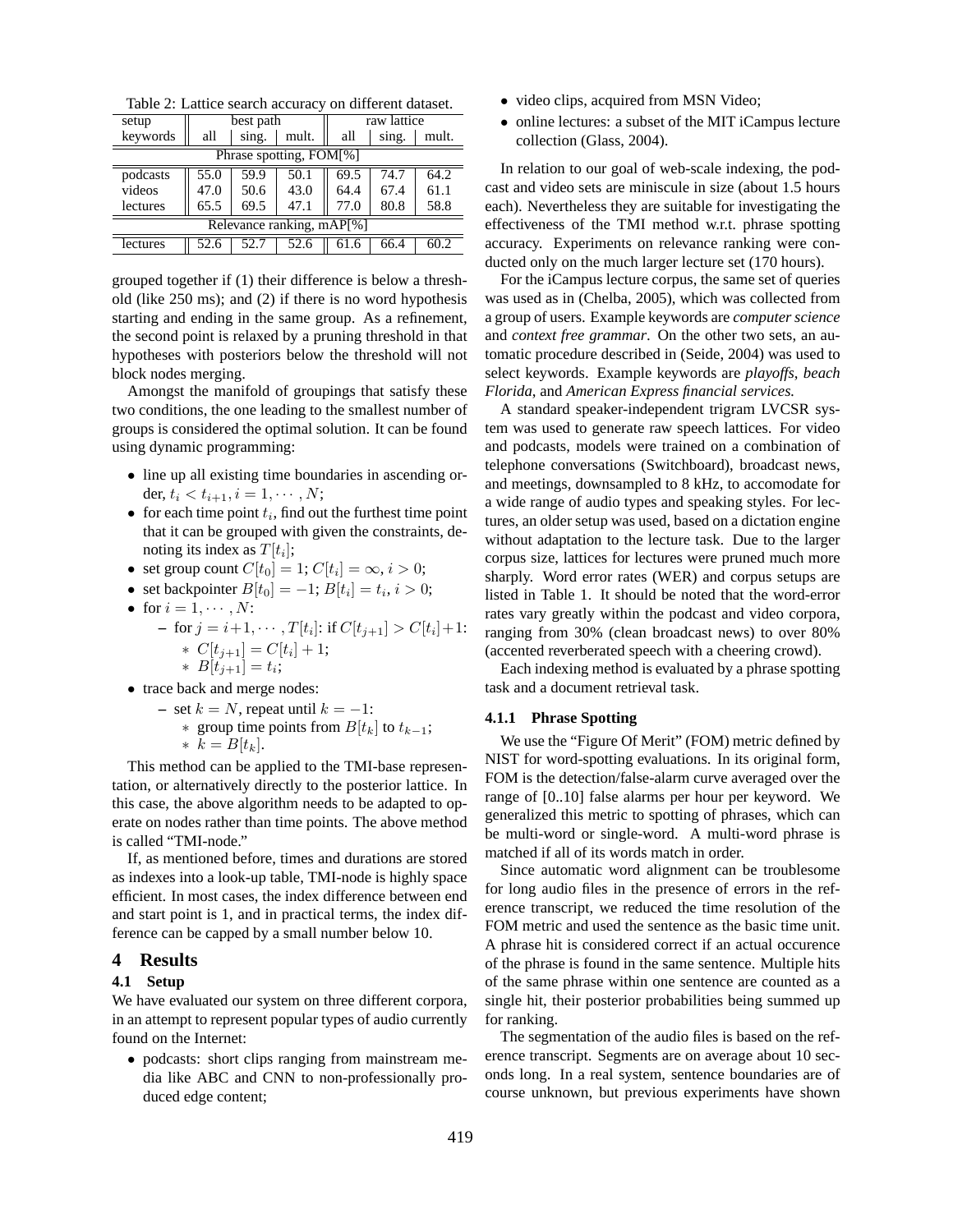| dataset                          | $($ wppionaniwe<br>videos<br>podcasts     |       |                | lectures |                |           |                  |
|----------------------------------|-------------------------------------------|-------|----------------|----------|----------------|-----------|------------------|
|                                  | <b>FOM</b> [%]                            | size  | <b>FOM [%]</b> | size     | <b>FOM</b> [%] | $mAP$ [%] | size             |
| bestpath                         | 50.1                                      | 1.1   | 43.0           | 1.0      | 47.1           | 52.6      | $\overline{1.0}$ |
| raw lattice                      | 64.2                                      | 527.6 | 61.1           | 881.7    | 58.8           | 60.2      | 23.3             |
| $P_{\text{node}} = \text{const}$ | 64.3                                      | 527.6 | 61.1           | 881.7    | 58.8           | 60.3      | 23.3             |
|                                  | no pruning                                |       |                |          |                |           |                  |
| TMI-base                         | 65.3                                      | 55.2  | 62.6           | 78.8     | 58.8           | 60.2      | 7.7              |
| TMI-arc                          | 62.9                                      | 16.1  | 58.5           | 20.7     | 57.9           | 60.1      | 4.4              |
| TMI-timequant                    | 66.7                                      | 15.4  | 64.2           | 19.5     | 58.8           | 60.3      | 4.5              |
| TMI-node                         | 66.5                                      | 20.7  | 63.4           | 27.6     | 58.7           | 59.7      | 4.4              |
| <b>PSPL</b>                      | 68.9                                      | 182.0 | 66.2           | 212.0    | 58.7           | 61.0      | 21.2             |
|                                  | pruned to about 5 entries per spoken word |       |                |          |                |           |                  |
| TMI-base                         | 62.1                                      | 5.6   | 54.1           | 5.1      | 57.0           | 60.3      | $\overline{4.5}$ |
| TMI-arc                          | 60.7                                      | 4.6   | 53.6           | 5.0      | 57.9           | 60.1      | 4.4              |
| TMI-timequant                    | 63.1                                      | 4.7   | 57.1           | 5.1      | 58.8           | 60.3      | 4.5              |
| TMI-node                         | 63.7                                      | 4.6   | 57.7           | 5.1      | 58.7           | 59.7      | 4.4              |
| <b>PSPL</b>                      | 57.3                                      | 6.0   | 49.8           | 5.8      | 53.6           | 61.0      | 4.4              |

Table 3: Comparison of different indexing methods. Only results for multi-words queries are shown, because results for single-word queries are identical across lattice-indexing methods (approximately identical in the case of pruning.)

that the actual segmentation does not have significant impact on the results.

#### **4.1.2 Relevance Ranking**

The choice and optimization of a relevance ranking formula is a difficult problem that is beyond the scope of this paper. We chose a simple document ranking method as described in (Chelba, 2005):

Given query  $Q = (q_1, \dots, q_L)$ , for each document D, expected term frequencies (ETF) of all sub-strings  $Q_{[i,j]} = (q_i, \dots, q_j)$  are calculated:

$$
\text{ETF}(Q_{[i,j]}|D) = \sum_{t_s, t_e} P(*, t_s, Q_{[i,j]}, t_e, * | O, D) \tag{3}
$$

A document is returned if all query words are present. The relevance score is calculated as

$$
S(D,Q) = \sum_{i=1}^{L} \sum_{j=i}^{L} w_{j-i} \log[1 + \text{ETF}(Q_{[i,j]}|D)] \tag{4}
$$

where the weights  $w_{\ell}$  have the purpose to give higher weight to longer sub-strings. They were chosen as  $w_\ell =$  $1 + 1000 \cdot \ell$ , no further optimization was performed.

Only the lecture set is used for document retrieval evaluation. The whole set consists of 169 documents, with an average of 391 segments in each document. The evaluation metric is the mean average precision (mAP) as computed by the standard trec\_eval package used by the TREC evaluations (NIST, 2005). Since actual relevance judgements were not available for this corpus, we use the output of a state-of-the-art text retrieval engine on the ground truth transcripts as the reference. The idea is that if human judgements are not available, the next best thing to do is to assess how close our spoken-document retrieval system gets to a text engine applied to reference

transcripts. Although one should take the absolute mAP scores with a pinch of salt, we believe that comparing the relative changes of these mAP scores is meaningful.

#### **4.2 Lattice Search and Best Path Baseline**

Table 2 lists the word spotting and document retrieval result of direct search in the original raw lattice, as well as for searching the top-1 path. Results are listed separately for single- and multi-word queries. For the phrasespotting task, a consistent about 15% improvement is observed on all sets, re-emphasizing the importance of searching alternates. For document retrieval, the accuracy (mAP) is also significantly improved from 53% to 62%.

#### **4.2.1 Comparing Indexing Methods**

Table 3 compares different indexing methods with respect to search accuracy and index size. We only show results for multi-words queries results, as it can be shown that results for single-word queries must be identical. The index size is measured as index entries per spoken word, i.e. it does not reflect that different indexing methods may require different numbers of bits in the actual index store.

In addition to four types of TMI methods, we include an alternative posterior-lattice indexing method in our comparison called PSPL (position-specific posterior lattices) (Chelba, 2005). A PSPL index is constructed by enumerating all paths through a lattice, representing each path as a linear text, and adding each text to the index, each time starting over from word position 1. Each word hypothesis on each path is assigned the posterior probability of the entire path. Instances of the same word occuring at the same text position are merged, accumulating their posterior probabilities. This way, each index entry represents the posterior probability that a word occurs at a particular position in the actual spoken word sequence. PSPL is an attractive alternative to the work presented in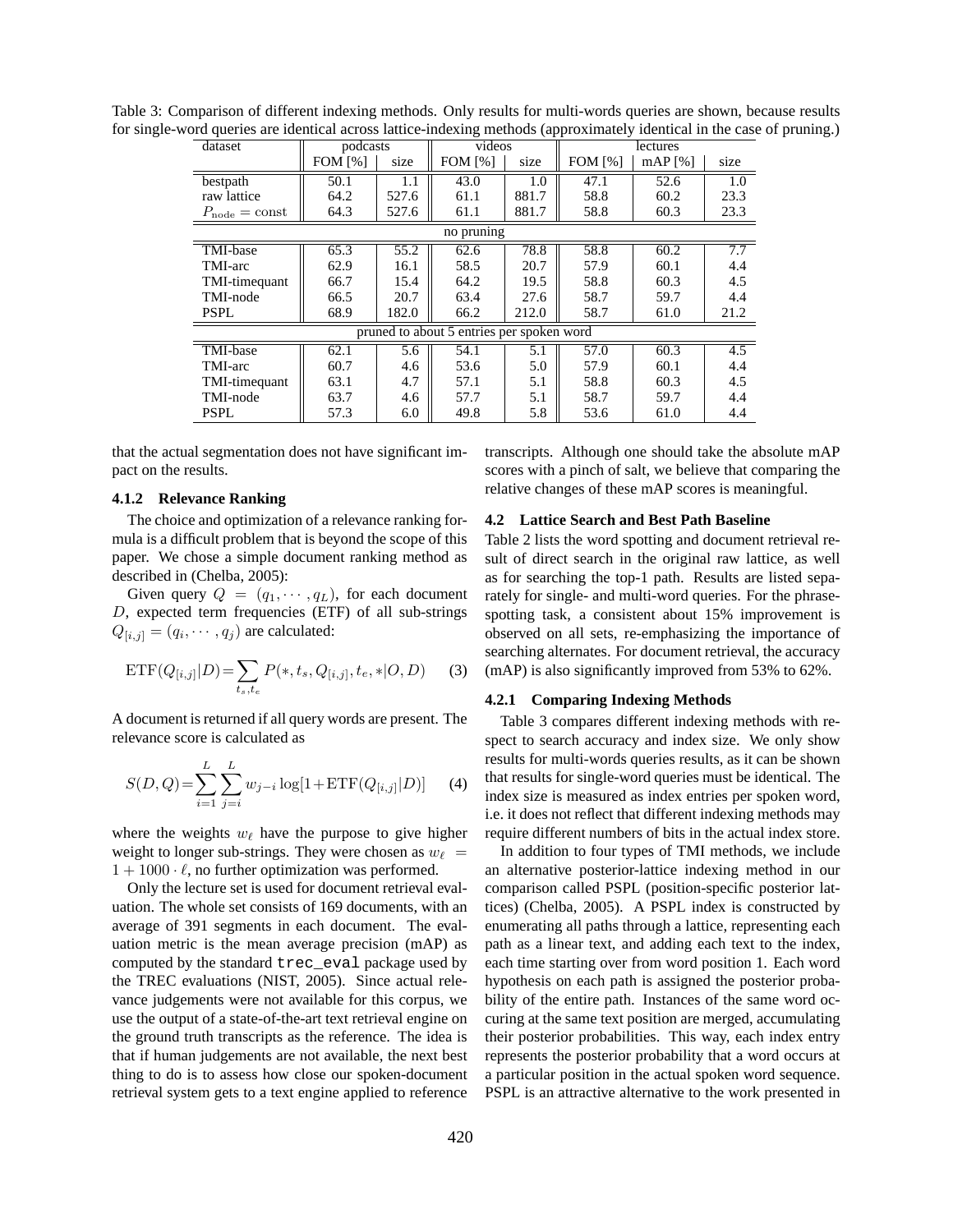

Figure 2: Index size vs. accuracy for different pruning thresholds for word-spotting on (a) podcasts, (b) videos, (c) lectures, and (d) relevance ranking for lectures.

this paper because it continues to use the notion of a word position instead of time, with the advantage that existing implementations of phrase-matching conditions apply without modification.

The results show that, comparing with the direct rawlattice search, all indexing methods have only slight impact on both word spotting and document retrieval accuracies. Against our expectation, in many cases *improved* accuracies are observed. These are caused by creating additonal paths compared to the original lattice, improving recall. It is not yet clear how to exploit this in a systematic manner.

W.r.t. storage efficiency, the TMI merging methods have about 5 times less index entries than the original lattice for lectures (and an order of magnitude less for podcasts and videos that were recognized with rather wasteful pruning thresholds). This can be further improved by pruning.

#### **4.2.2 Pruning**

Index size and accuracy can be balanced by pruning low-scoring index entries. Experiments have shown that the optimal pruning strategy differs slightly from method to method. For the TMI set, the index is pruned by removing all entries with posterior probabilities below a certain fixed threshold. In addition, for TMI-node we enforce that the best path is not pruned. For PSPL, an index entry at a particular word position is removed if its posterior is worse by a fixed factor compared to the best index entry for the *same* word position. This also guarantees that the best path is never pruned.

Fig. 2 depicts the trade-off of size and accuracy for different indexing methods. TMI-node provides the best trade-off. The last block of Table 3 shows results for all indexing methods when pruned with the respective pruning thresholds adjusted such that the number of index entries is approximately five times that for the top-1 transcript. We chose this size because reducing the index size still has limited impact on accuracy (0.5-points for podcasts, 3.5 for videos, and none for lectures) while keeping operating characteristics (storage size, CPU, disk) within an order of magnitude from text search.

## **5 The System**

The presented technique was implemented in a research prototype shown in Fig. 3. About 780 hours of audio documents, including video clips from MSN Video and audio files from most popular podcasts, were indexed. The index is disk-based, its size is 830 MB, using a somewhat wasteful XML representation for research convenience. Typically, searches are executed within 0.5 seconds.

The user interface resembles a typical text search engine. A media player is embedded for immediate withinpage playback. Snippets are generated for previewing the search results. Each word in a snippet has its original time point associated, and a click on it positions the media player to the corresponding time in the document.

## **6 Conclusion**

We targeted the paper to the task of searching audio content from the Internet. Aiming at maximizing reuse of existing web-search engines, we investigated how best to